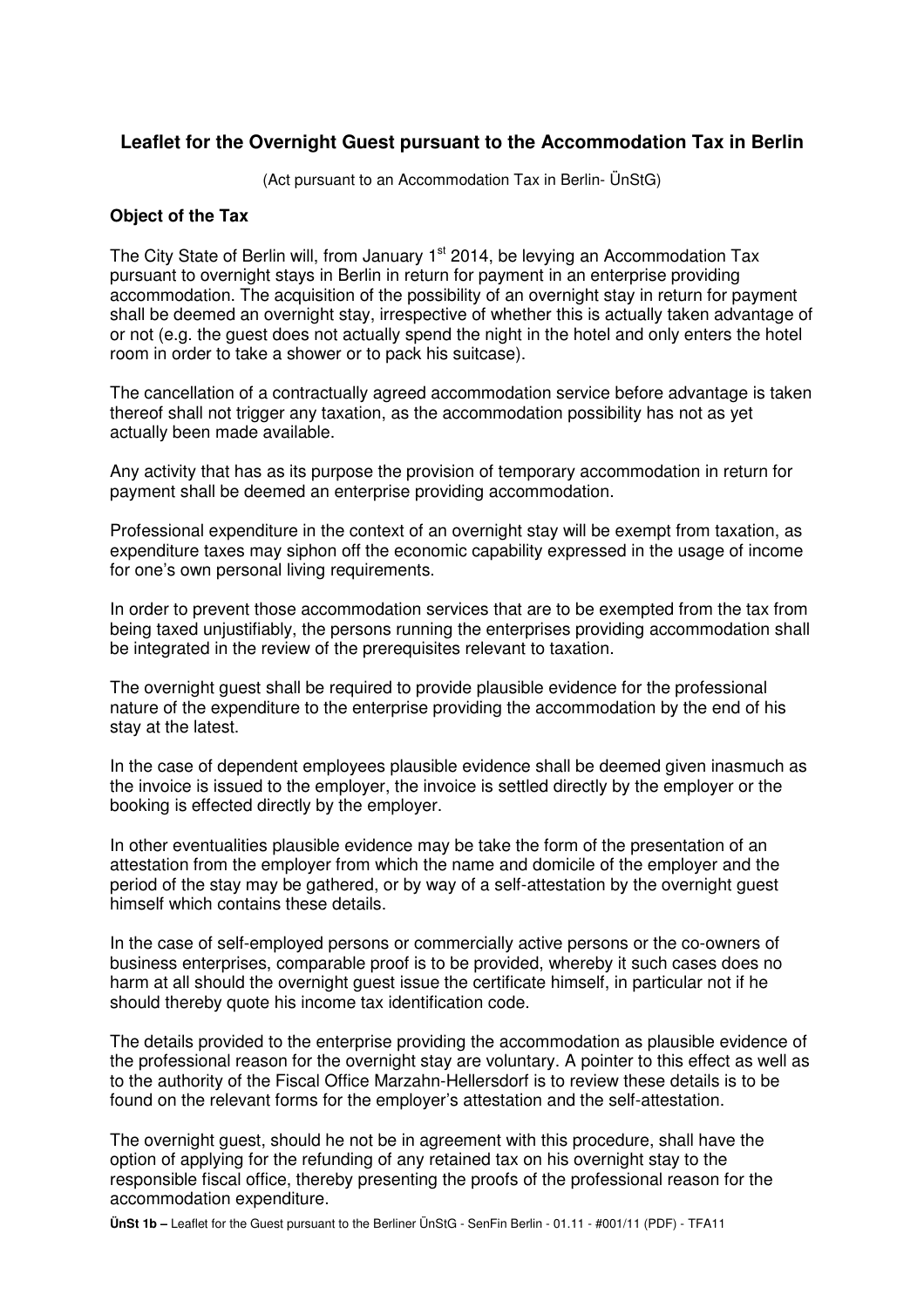Should several persons take advantage of the accommodation service, the review is to be undertaken for each person separately.

## **Person Liable for the Tax**

The enterprise providing the accommodation shall be liable for the tax.

#### **Tax Rate and Basis of Assessment**

The expenditure upon which the Accommodation Tax is based for the provision and usages of overnight accommodation is the fee for the overnight stay without any auxiliary services, of which a specified percentage of 5% shall be levied as a tax.

When determining the expenditure for the provision and usage of overnight accommodation, catering services and other services in connection with the overnight stay (e.g. meals, consumption from the mini-bar; usage in return for a fee of hotel facilities not included in the price of the overnight stay, such as the sauna) will not be taken into account.

#### **Proof of Professional Expenditure subsequent to the Overnight Stay**

Overnight guests, who are either not able or not willing to provide plausible proof or an attestation of the professional reason for the stay until the accommodation service has been ended, shall be afforded the opportunity of applying for the refunding of the tax imposed upon them by the enterprise providing the accommodation.

The application is to be made within four months of the ending of the accommodation service to the responsible fiscal office. An attestation of the company or professional reason for the overnight stay and the invoice or confirmation from the enterprise providing the accommodation, from which the retained accommodation tax may be gathered, are to be attached to the application.

Inasmuch as several persons shall have taken advantage of the accommodation service, the tax imposed is to be refunded only inasmuch as, in the case of each respective overnight guest, the professional or company reason for the overnight stay is proven separately. When determining the amount to be refunded the basis of assessment according to  $\S$  4 Clause1 is to be divided by the number of persons for whom an accommodation fee has been paid.

#### **Official Forms**

On the internet the following forms pursuant to Berlin's Accommodation Tax may be found under www.berlin.de/sen/finanzen/steuern/downloads/:

ÜnSt 1a – Leaflet for the Enterprise providing the Accommodation –

- UnSt  $1b$  Leaflet for the Guest –
- ÜnSt 2a Registration in Accordance with § 6 ÜnStG –
- ÜnSt 2b Annex pursuant to the Establishment of the Basis of Assessment for the Accommodation Tax -
- ÜnSt 3 Employer's Attestation -
- ÜnSt 4 Self-Attestation
- ÜnSt 5 Attestation of retained Accommodation Tax –
- UnSt 8 Notification according to § 9 UnStG –

These are PDF-templates which may be downloaded. It is planned to furnish them (with the exception of ÜnSt 1a and ÜnSt 1b) in the first quarter of 2014 with fields that may be completed and calculation functions.

The official forms are also available in paper form from the responsible fiscal office.

**ÜnSt 1b –** Leaflet for the Guest pursuant to the Berliner ÜnStG - SenFin Berlin - 01.11 - #001/11 (PDF) - TFA11